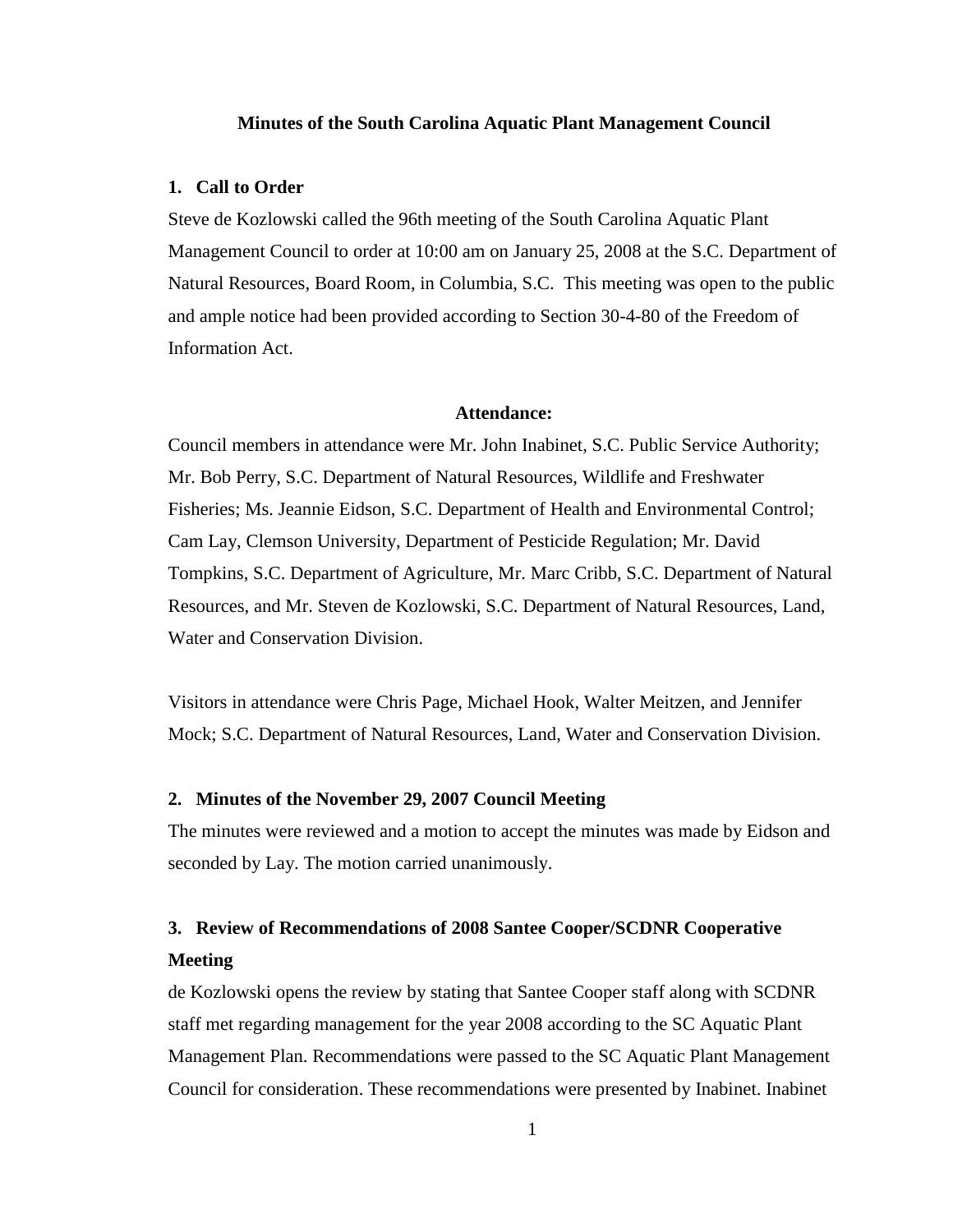states that numbers from the aerial survey was given. The goal that Santee Cooper and SCDNR set for the lakes was ten percent of coverage with aquatic vegetation. Seventy-Five percent of that vegetation would be beneficial to waterfowl. Inabinet states that the goal of ten percent coverage was reached in the earlier part of the year and that the vast majority of submersed vegetation is now dewatered due to the extraordinary drought. The long term impacts are unknown. Due to so many unknowns Santee Cooper and DNR staff decided that it would not be beneficial to proceed with maintenance stocking of grass carp during the upcoming year until lake elevations returned to somewhat normal levels. Inabinet states that there was some discussion of what would be included in the management plan and a brief write up was provided by Page. Inabinet submitted an alternate version of the write up to Page which is included in the plan. The write up states that maintenance stocking will not be done until the spring, staff will wait until water levels return and then determine what impact the drought will have on a long term basis of aquatic plant growth primarily on hydrilla. Inabinet states that in early 2006 hydrilla was growing along the shoreline in the Elliott's and Packs Landing area. Twenty-six hundred grass carp were stocked according to the maintenance stocking plan that was approved. A large jump in the growth of hydrilla was seen in the spring of 2007 from the Upper Packs Landing to below Jacks Creek. Hydrilla has been sitting dry all summer and was treated extensively in the earlier part of the year. The vegetation and tuber growth has not been seen. Inabinet reiterates that there are too many unknowns. The lakes at this point are about nine feet below according to what the rule curve indicates where they should be. de Kozlowski asked if there was any discussion about habitat enhancement and wildlife management areas. Inabinet responds by stating that a lot of plans for this year were discussed at last year's meeting of the work that would be performed in some of the WMA's primarily Sandy Beach. Inabinet states that this water body has been dry all summer.

Page is given the floor and states that staff is working with Sepro on a product that offers great promises of draw down treatment on hydrilla. Staff is also working with individuals of the WMA's to identify some sites that would need some treatment. Page stated that most of the specific changes made in the meeting are in the plan. SCDNR asked for some specific changes that are in the plan within sections "d" and "e" of Lake Marion. Fragrant

2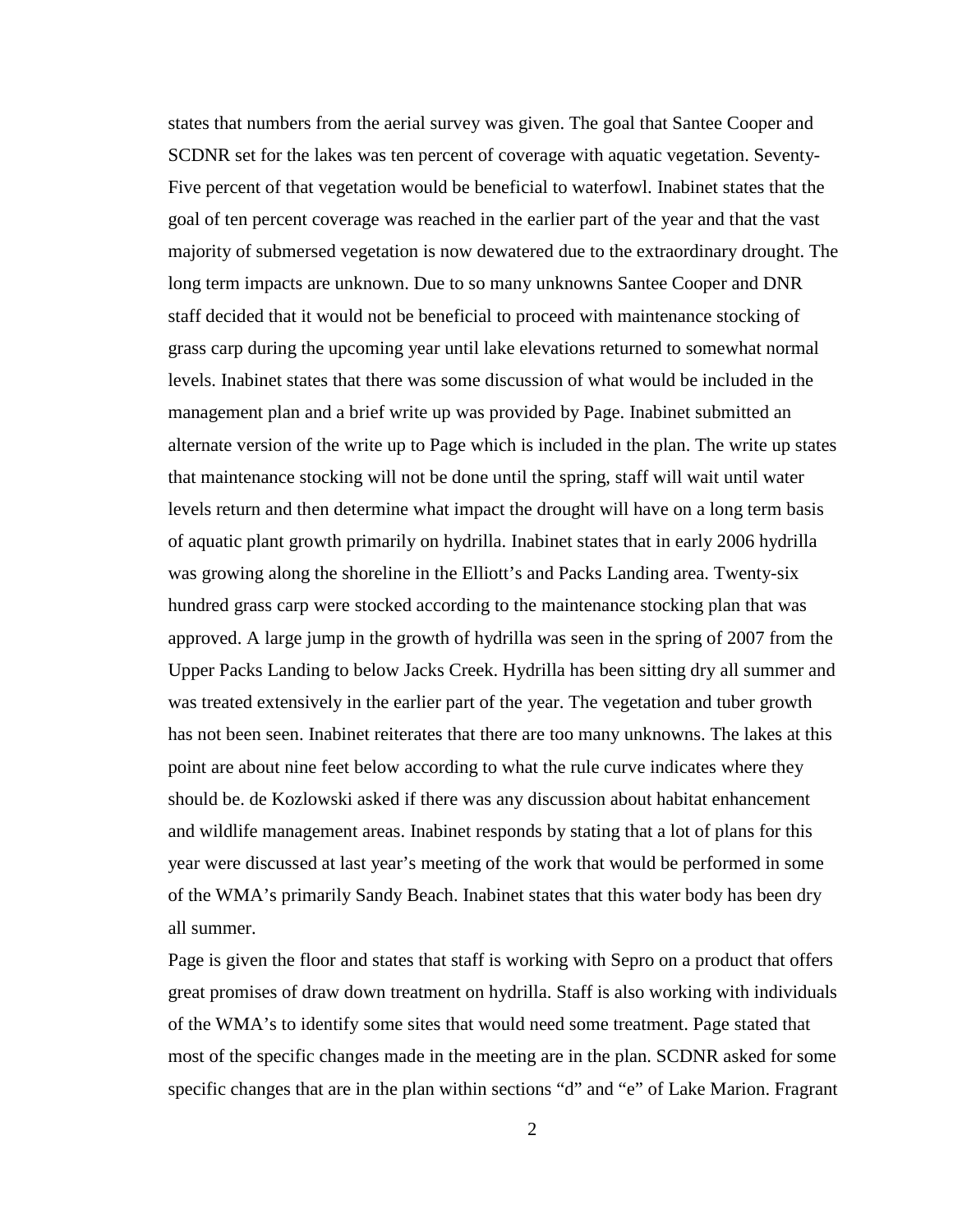waterlily was also asked to be added to the list within the plan. All changes in the plan revolve around Lake Marion.

Inabinet mentions that there was some discussion on conceptual work that could be done at the hatchery WMA. de Kozlowski asked if there were any other comments about the recommendations. Page stated that Scott Lamprecht from the fisheries section stated that the limited draw down of levels would be good for the system when they come back up given that this helps the habitat for brooding fish. Among the systems that are monitored the Santee Cooper system was the most productive bass fishery in the state. The waterfowl numbers appear to be average, but with a slight change in composition of the waterfowl. Duck hunting had improved possibly due access of the lakes. With no other discussion or recommendations that evolved from this meeting discussion was closed.

## **4. Final Draft 2008 Aquatic Plant Management Plan**

Page was given the floor to discuss final drafts to the Aquatic Plant Management Plan. Page stated that overall prices have increased. The numbers would be significantly lower if Habitat was being used in the equations this year. Most areas with phragmites are getting to a stage that minor treatments can be done. This allows more focus in other areas. A Sonar product is being used for Lake Greenwood instead of a contact herbicide because of continued growth of hydrilla in that system. Page referred to the biggest changes to Lake Marion and Lake Moultrie which were provided in a handout with changes marked in red.

Page states that the changes involved adding fragrant waterlily and crested floating heart to the problem plant species list. Page stated that there was some discussion about certain species being listed and why they were listed. Page stated that they are on the list due to treatments of native plants in high use urban areas around Lake Marion and Lake Moultrie. Fragrant waterlily was specifically asked by SCDNR Biologists to be added to the list. Page refers to item "d." in the Lake Marion management plan. Page states that DNR waterfowl staff would like to see more work done at Hickory Top on giant cutgrass populations. Santee Cooper Wildlife Management Area was added to the plan as a line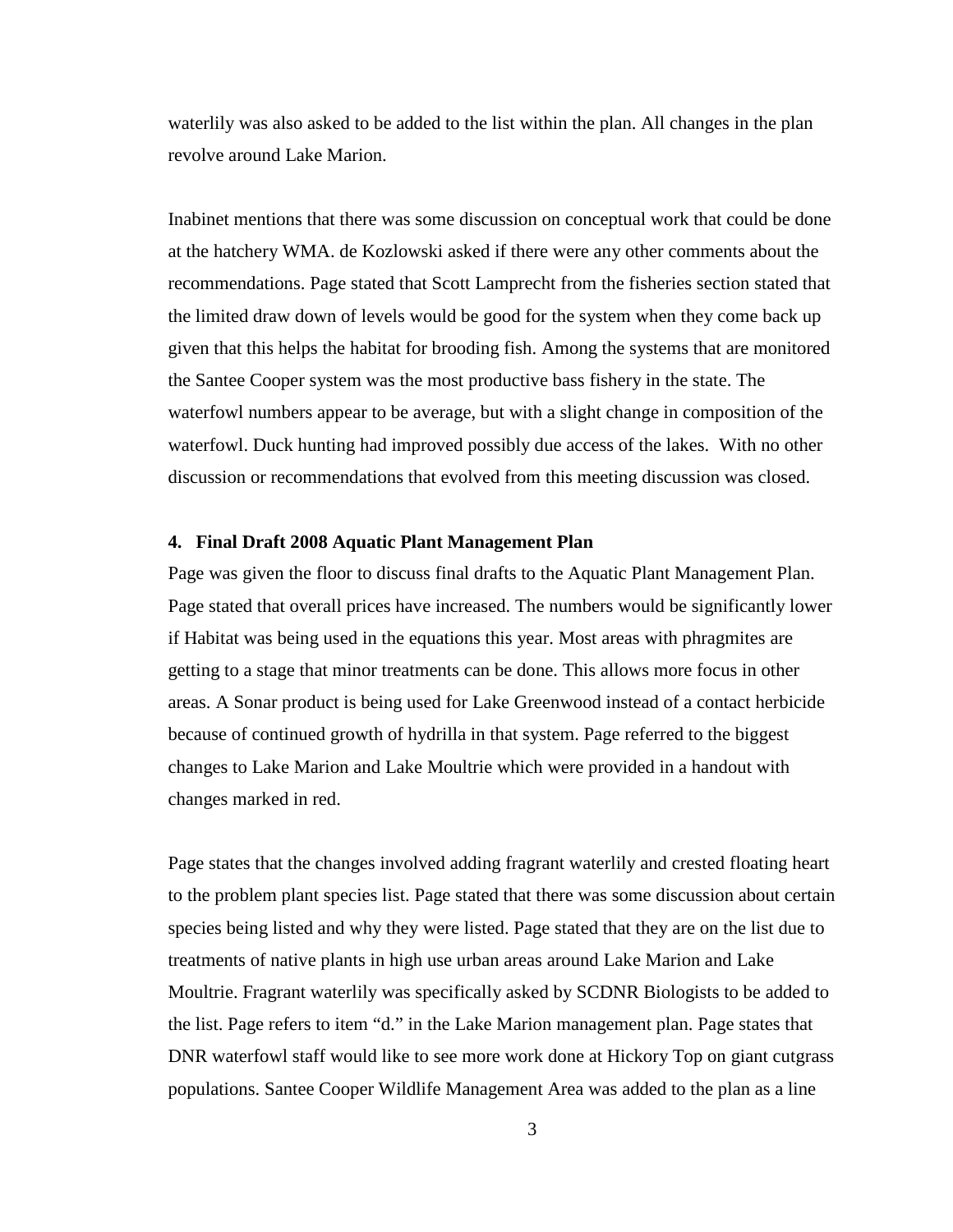item for fragrant waterlily and alligatorweed populations. Inabinet states that quite a bit of work was done this past summer at Hickory Top.

Page moves on to page two item four of the Lake Marion section of the management plan. Page states that the acreage listed is approximated from last year's high numbers on the surveys. Numbers are unknown due to drought conditions. de Kozlowski asked what impacts do lake levels have on sub impoundments. Inabinet responds that sub impoundments have done a good job holding water, which is what they are there for. Page moves on to state that crested floating heart is on the list and remains an expanding problem. Page mentions that SCDNR needs to consider talking with Clemson about getting this species added to the invasive species list for SC. Lay will find out what needs to be done to have crested floating heart added to the invasive species list.

Page refers to page three, number five of the Lake Marion section of the management plan. Page mentions that the verbiage listed is what was agreed upon by the SCDNR/Santee Cooper staffs. de Kozlowski asked that everyone take a moment and read the verbiage listed. Page states that the statement listed does not impact the fact that additional maintenance stocking is being asked for in Goose Creek. Eidson suggests leaving the paragraph below the added statement for triploid grass carp at number five and removing the first sentence. Changing verbiage was discussed for the second paragraph in number five under triploid grass carp. The same language will be added to Lake Moultrie as well. It was agreed to change verbiage under number seven of the Lake Marion management section from "If needed" to "If conditions warrant".

Page closes by stating that everything else that is in the plan was included in last year's plan. De Kozlowski asked if Lake Murray was being added to the plan. Page states that it was included in last year's plan and the only change added to the plan was the herbicide for primrose. Page briefly mentions a report from Cindy Aulbach, a private consultant, for SCE&G on hydrilla, slender pondweed, naiad, and other simple vegetation surveys around Lake Murray which still shows no evidence of hydrilla regrowth. De Kozlowski proposes further questions to the council. A motion to approve the Aquatic Plant